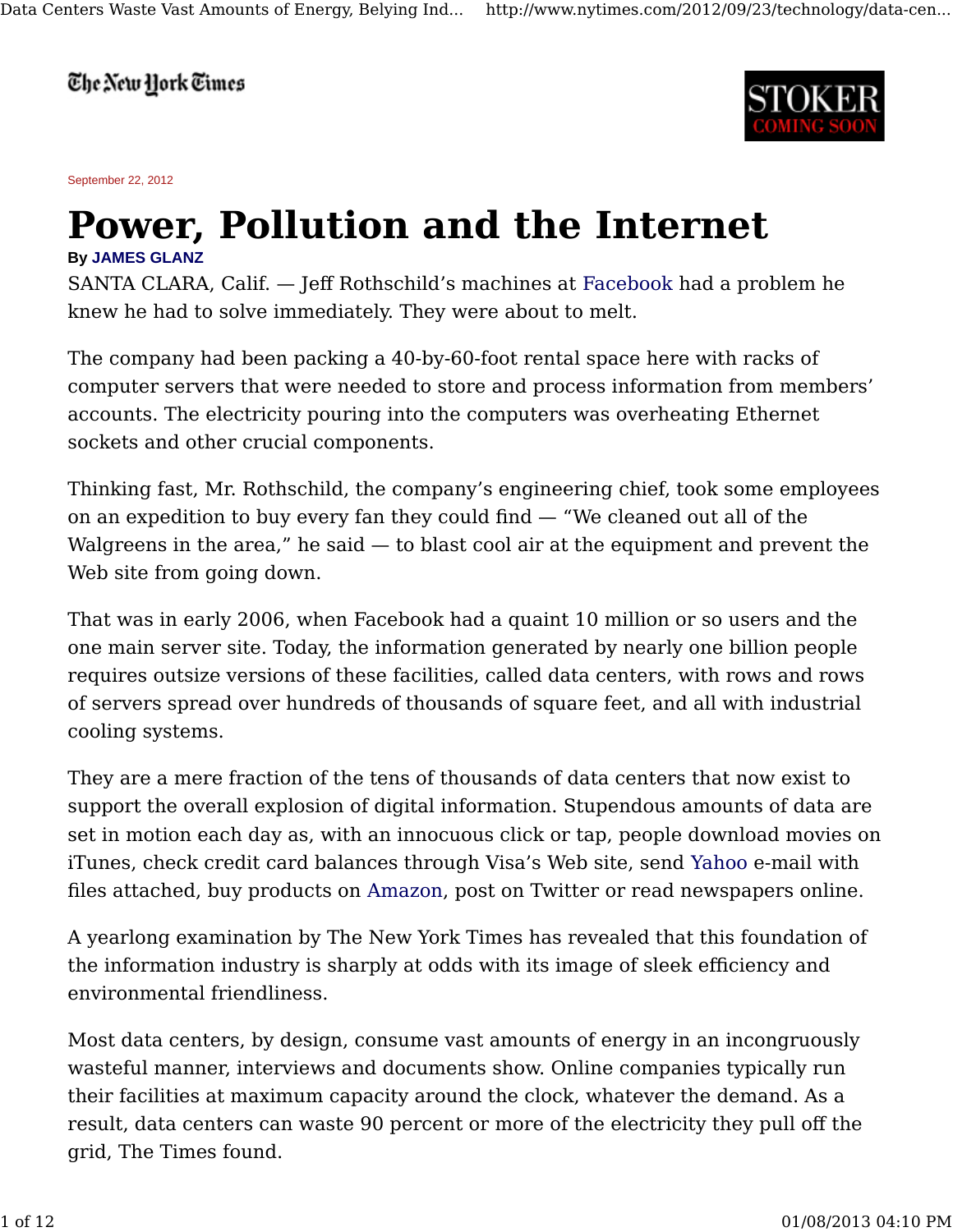To guard against a power failure, they further rely on banks of generators that emit diesel exhaust. The pollution from data centers has increasingly been cited by the authorities for violating clean air regulations, documents show. In Silicon Valley, many data centers appear on the state government's Toxic Air Contaminant Inventory, a roster of the area's top stationary diesel polluters.

Worldwide, the digital warehouses use about 30 billion watts of electricity, roughly equivalent to the output of 30 nuclear power plants, according to estimates industry experts compiled for The Times. Data centers in the United States account for one-quarter to one-third of that load, the estimates show.

"It's staggering for most people, even people in the industry, to understand the numbers, the sheer size of these systems," said Peter Gross, who helped design hundreds of data centers. "A single data center can take more power than a medium-size town."

Energy efficiency varies widely from company to company. But at the request of The Times, the consulting firm McKinsey & Company analyzed energy use by data centers and found that, on average, they were using only 6 percent to 12 percent of the electricity powering their servers to perform computations. The rest was essentially used to keep servers idling and ready in case of a surge in activity that could slow or crash their operations.

A server is a sort of bulked-up desktop computer, minus a screen and keyboard, that contains chips to process data. The study sampled about 20,000 servers in about 70 large data centers spanning the commercial gamut: drug companies, military contractors, banks, media companies and government agencies.

"This is an industry dirty secret, and no one wants to be the first to say mea culpa," said a senior industry executive who asked not to be identified to protect his company's reputation. "If we were a manufacturing industry, we'd be out of business straightaway."

These physical realities of data are far from the mythology of the Internet: where lives are lived in the "virtual" world and all manner of memory is stored in "the cloud."

The inefficient use of power is largely driven by a symbiotic relationship between users who demand an instantaneous response to the click of a mouse and companies that put their business at risk if they fail to meet that expectation.

Even running electricity at full throttle has not been enough to satisfy the industry. In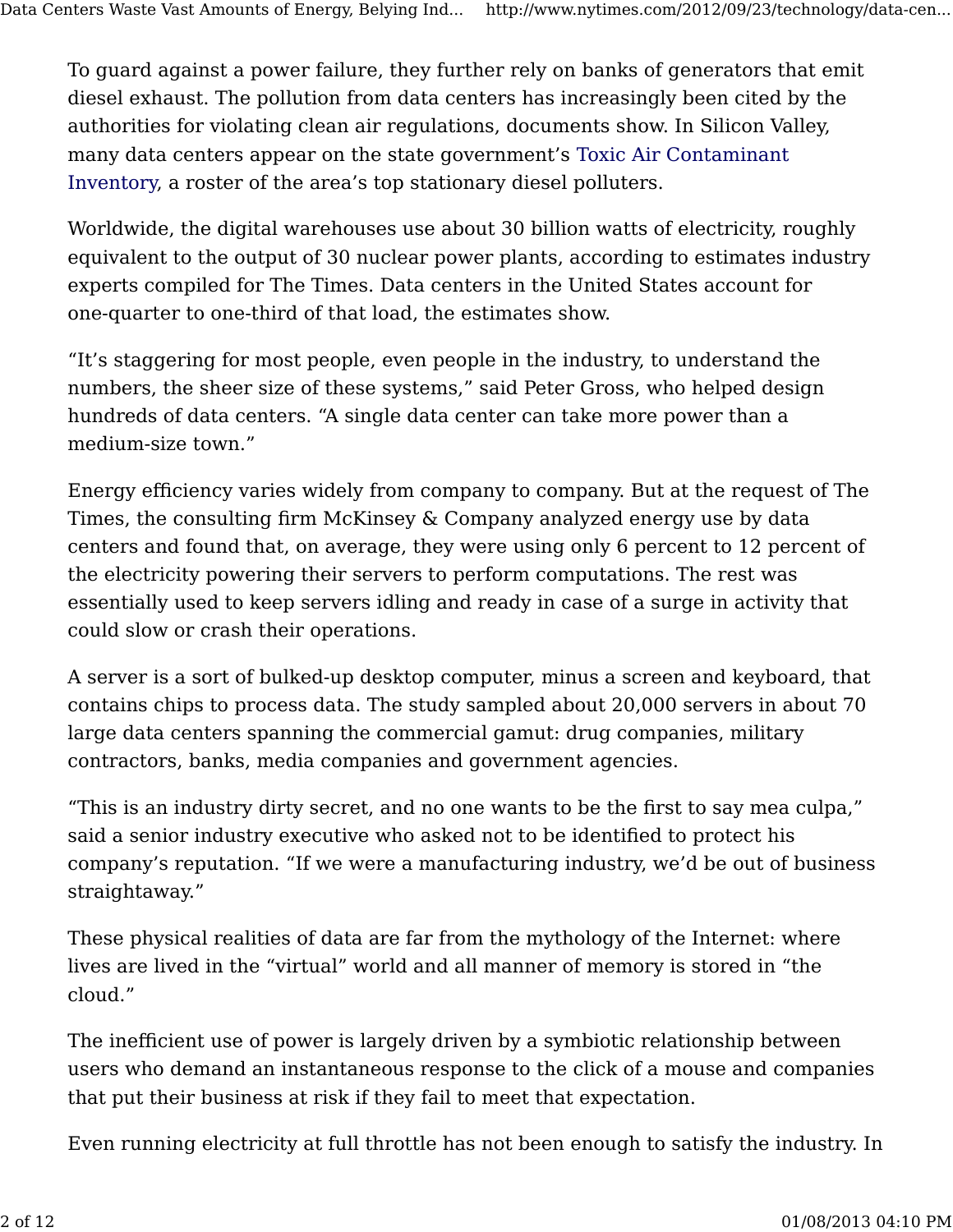addition to generators, most large data centers contain banks of huge, spinning flywheels or thousands of lead-acid batteries — many of them similar to automobile batteries — to power the computers in case of a grid failure as brief as a few hundredths of a second, an interruption that could crash the servers.

"It's a waste," said Dennis P. Symanski, a senior researcher at the Electric Power Research Institute, a nonprofit industry group. "It's too many insurance policies."

At least a dozen major data centers have been cited for violations of air quality regulations in Virginia and Illinois alone, according to state records. Amazon was cited with more than 24 violations over a three-year period in Northern Virginia, including running some of its generators without a basic environmental permit.

A few companies say they are using extensively re-engineered software and cooling systems to decrease wasted power. Among them are Facebook and Google, which also have redesigned their hardware. Still, according to recent disclosures, Google's data centers consume nearly 300 million watts and Facebook's about 60 million watts.

Many of these solutions are readily available, but in a risk-averse industry, most companies have been reluctant to make wholesale change, according to industry experts.

Improving or even assessing the field is complicated by the secretive nature of an industry that is largely built around accessing other people's personal data.

For security reasons, companies typically do not even reveal the locations of their data centers, which are housed in anonymous buildings and vigilantly protected. Companies also guard their technology for competitive reasons, said Michael Manos, a longtime industry executive. "All of those things play into each other to foster this closed, members-only kind of group," he said.

That secrecy often extends to energy use. To further complicate any assessment, no single government agency has the authority to track the industry. In fact, the federal government was unable to determine how much energy its own data centers consume, according to officials involved in a survey completed last year.

The survey did discover that the number of federal data centers grew from 432 in 1998 to 2,094 in 2010.

To investigate the industry, The Times obtained thousands of pages of local, state and federal records, some through freedom of information laws, that are kept on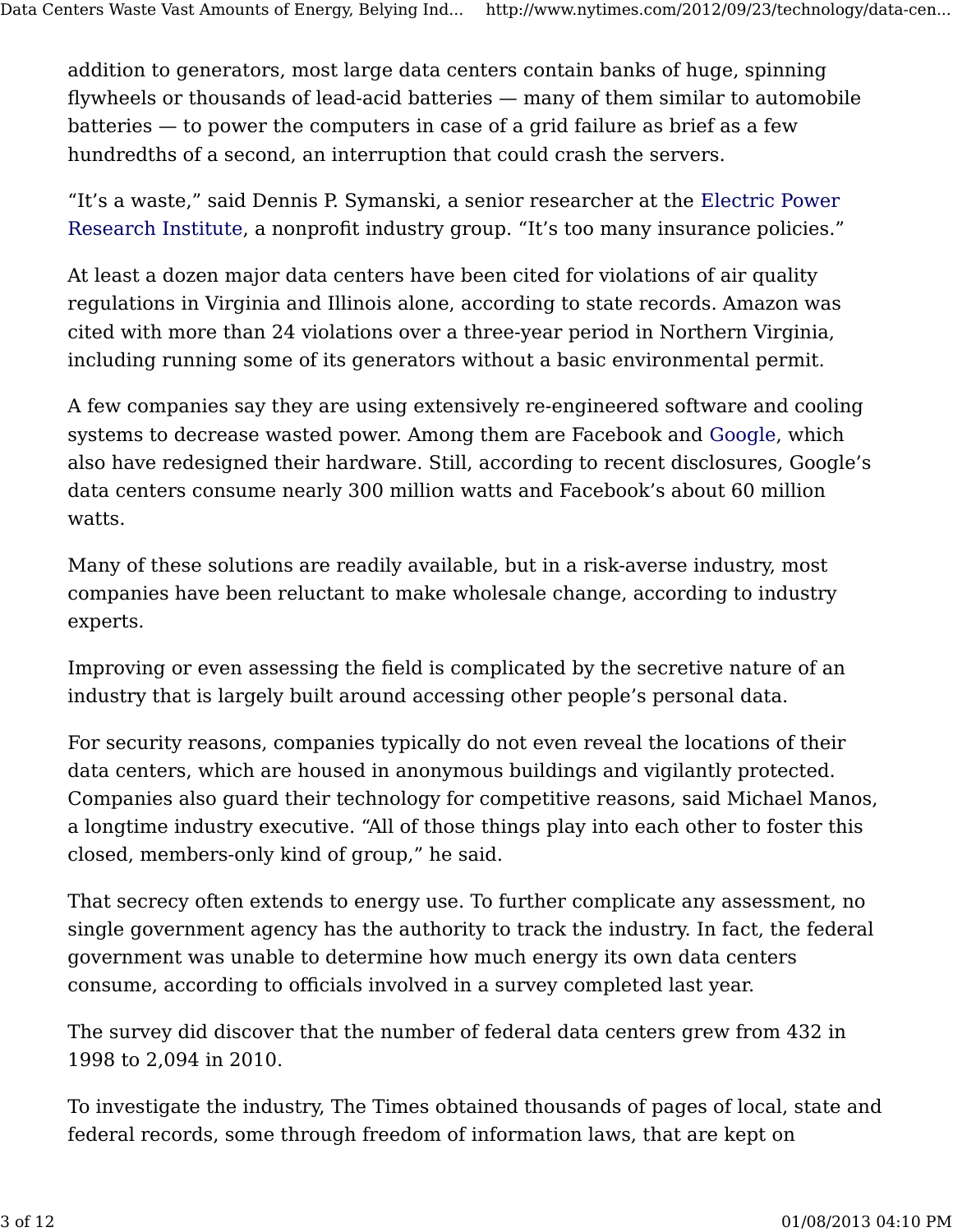industrial facilities that use large amounts of energy. Copies of permits for generators and information about their emissions were obtained from environmental agencies, which helped pinpoint some data center locations and details of their operations.

In addition to reviewing records from electrical utilities, The Times also visited data centers across the country and conducted hundreds of interviews with current and former employees and contractors.

Some analysts warn that as the amount of data and energy use continue to rise, companies that do not alter their practices could eventually face a shake-up in an industry that has been prone to major upheavals, including the bursting of the first Internet bubble in the late 1990s.

"It's just not sustainable," said Mark Bramfitt, a former utility executive who now consults for the power and information technology industries. "They're going to hit a brick wall."

## **Bytes by the Billions**

Wearing an FC Barcelona T-shirt and plaid Bermuda shorts, Andre Tran strode through a Yahoo data center in Santa Clara where he was the site operations manager. Mr. Tran's domain — there were servers assigned to fantasy sports and photo sharing, among other things — was a fair sample of the countless computer rooms where the planet's sloshing tides of data pass through or come to rest.

Aisle after aisle of servers, with amber, blue and green lights flashing silently, sat on a white floor punctured with small round holes that spit out cold air. Within each server were the spinning hard drives that store the data. The only hint that the center was run by Yahoo, whose name was nowhere in sight, could be found in a tangle of cables colored in the company's signature purple and yellow.

"There could be thousands of people's e-mails on these," Mr. Tran said, pointing to one storage aisle. "People keep old e-mails and attachments forever, so you need a lot of space."

This is the mundane face of digital information — player statistics flowing into servers that calculate fantasy points and league rankings, snapshots from nearly forgotten vacations kept forever in storage devices. It is only when the repetitions of those and similar transactions are added up that they start to become impressive.

Each year, chips in servers get faster, and storage media get denser and cheaper, but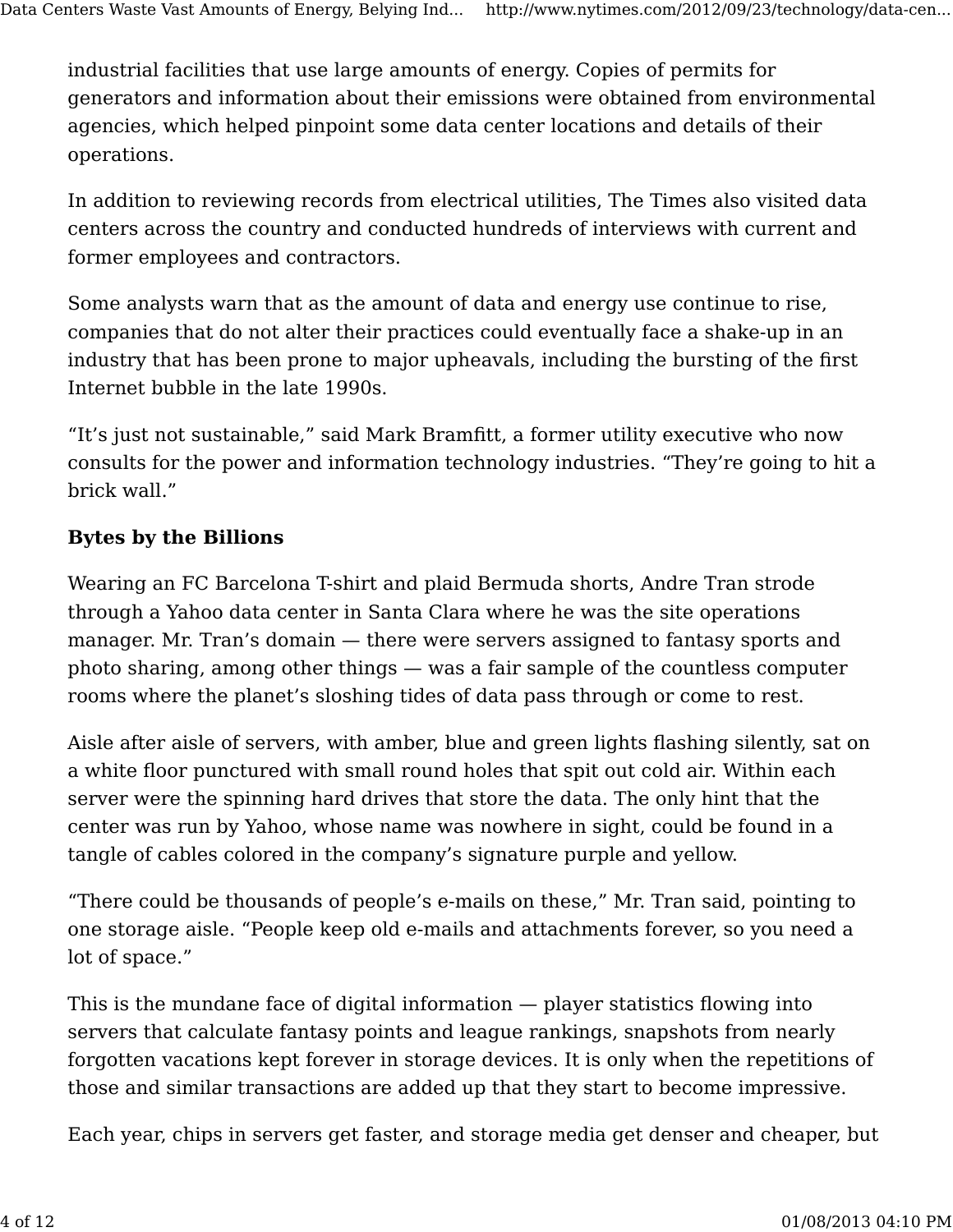the furious rate of data production goes a notch higher.

Jeremy Burton, an expert in data storage, said that when he worked at a computer technology company 10 years ago, the most data-intensive customer he dealt with had about 50,000 gigabytes in its entire database. (Data storage is measured in bytes. The letter N, for example, takes 1 byte to store. A gigabyte is a billion bytes of information.)

Today, roughly a million gigabytes are processed and stored in a data center during the creation of a single 3-D animated movie, said Mr. Burton, now at EMC, a company focused on the management and storage of data.

Just one of the company's clients, the New York Stock Exchange, produces up to 2,000 gigabytes of data per day that must be stored for years, he added.

EMC and the International Data Corporation together estimated that more than 1.8 trillion gigabytes of digital information were created globally last year.

"It is absolutely a race between our ability to create data and our ability to store and manage data," Mr. Burton said.

About three-quarters of that data, EMC estimated, was created by ordinary consumers.

With no sense that data is physical or that storing it uses up space and energy, those consumers have developed the habit of sending huge data files back and forth, like videos and mass e-mails with photo attachments. Even the seemingly mundane actions like running an app to find an Italian restaurant in Manhattan or a taxi in Dallas requires servers to be turned on and ready to process the information instantaneously.

The complexity of a basic transaction is a mystery to most users: Sending a message with photographs to a neighbor could involve a trip through hundreds or thousands of miles of Internet conduits and multiple data centers before the e-mail arrives across the street.

"If you tell somebody they can't access YouTube or download from Netflix, they'll tell you it's a God-given right," said Bruce Taylor, vice president of the Uptime Institute, a professional organization for companies that use data centers.

To support all that digital activity, there are now more than three million data centers of widely varying sizes worldwide, according to figures from the International Data Corporation.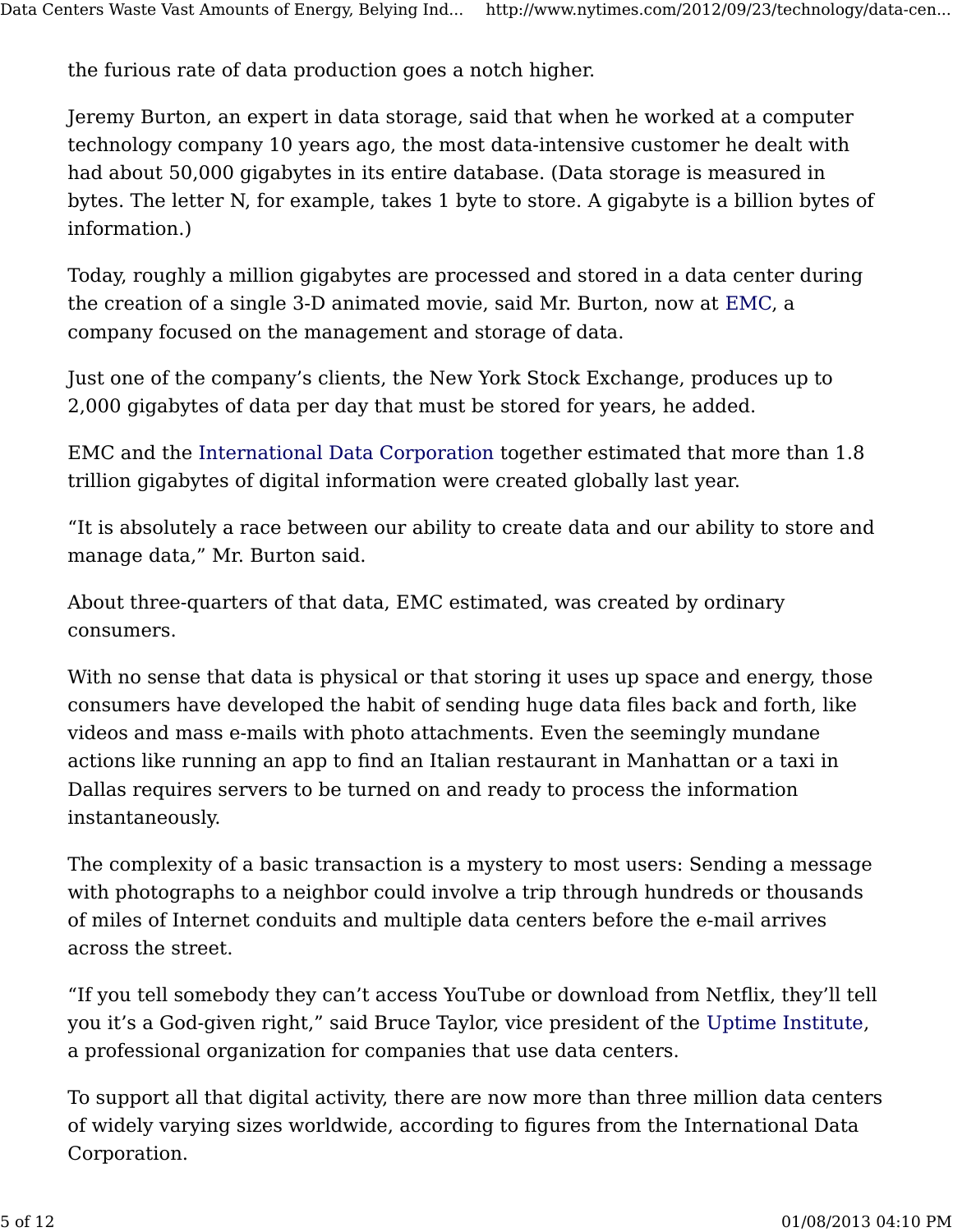Nationwide, data centers used about 76 billion kilowatt-hours in 2010, or roughly 2 percent of all electricity used in the country that year, based on an analysis by Jonathan G. Koomey, a research fellow at Stanford University who has been studying data center energy use for more than a decade. DatacenterDynamics, a London-based firm, derived similar figures.

The industry has long argued that computerizing business transactions and everyday tasks like banking and reading library books has the net effect of saving energy and resources. But the paper industry, which some predicted would be replaced by the computer age, consumed 67 billion kilowatt-hours from the grid in 2010, according to Census Bureau figures reviewed by the Electric Power Research Institute for The Times.

Direct comparisons between the industries are difficult: paper uses additional energy by burning pulp waste and transporting products. Data centers likewise involve tens of millions of laptops, personal computers and mobile devices.

Chris Crosby, chief executive of the Dallas-based Compass Datacenters, said there was no immediate end in sight to the proliferation of digital infrastructure.

"There are new technologies and improvements," Mr. Crosby said, "but it still all runs on a power cord."

#### **'Comatose' Power Drains**

Engineers at Viridity Software, a start-up that helped companies manage energy resources, were not surprised by what they discovered on the floor of a sprawling data center near Atlanta.

Viridity had been brought on board to conduct basic diagnostic testing. The engineers found that the facility, like dozens of others they had surveyed, was using the majority of its power on servers that were doing little except burning electricity, said Michael Rowan, who was Viridity's chief technology officer.

A senior official at the data center already suspected that something was amiss. He had previously conducted his own informal survey, putting red stickers on servers he believed to be "comatose" — the term engineers use for servers that are plugged in and using energy even as their processors are doing little if any computational work.

"At the end of that process, what we found was our data center had a case of the measles," said the official, Martin Stephens, during a Web seminar with Mr. Rowan. "There were so many red tags out there it was unbelievable."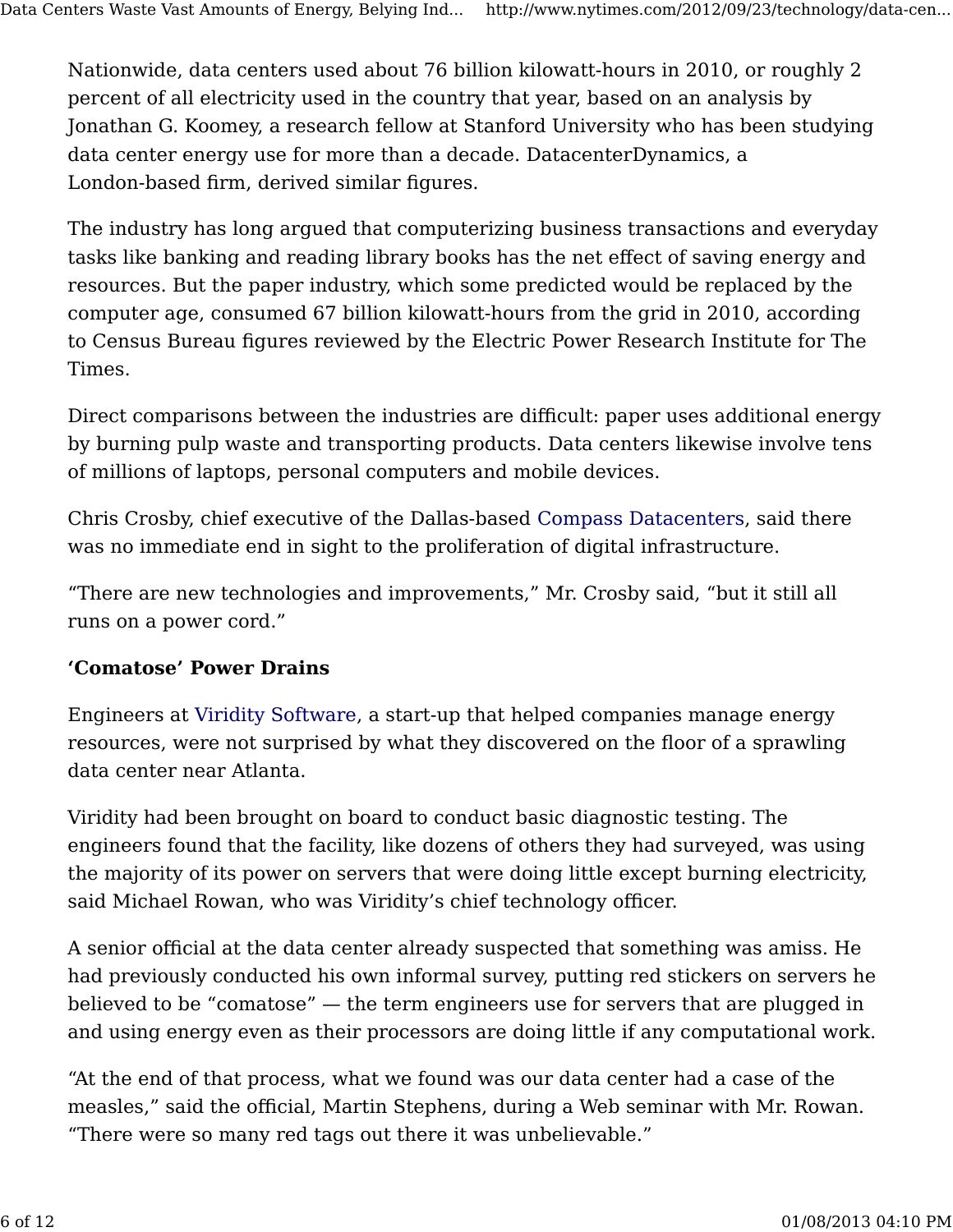The Viridity tests backed up Mr. Stephens's suspicions: in one sample of 333 servers monitored in 2010, more than half were found to be comatose. All told, nearly threequarters of the servers in the sample were using less than 10 percent of their computational brainpower, on average, to process data.

The data center's operator was not some seat-of-the-pants app developer or online gambling company, but LexisNexis, the database giant. And it was hardly unique.

In many facilities, servers are loaded with applications and left to run indefinitely, even after nearly all users have vanished or new versions of the same programs are running elsewhere.

"You do have to take into account that the explosion of data is what aids and abets this," said Mr. Taylor of the Uptime Institute. "At a certain point, no one is responsible anymore, because no one, absolutely no one, wants to go in that room and unplug a server."

Kenneth Brill, an engineer who in 1993 founded the Uptime Institute, said low utilization began with the field's "original sin."

In the early 1990s, Mr. Brill explained, software operating systems that would now be considered primitive crashed if they were asked to do too many things, or even if they were turned on and off. In response, computer technicians seldom ran more than one application on each server and kept the machines on around the clock, no matter how sporadically that application might be called upon.

So as government energy watchdogs urged consumers to turn off computers when they were not being used, the prime directive at data centers became running computers at all cost.

A crash or a slowdown could end a career, said Michael Tresh, formerly a senior official at Viridity. A field born of cleverness and audacity is now ruled by something else: fear of failure.

"Data center operators live in fear of losing their jobs on a daily basis," Mr. Tresh said, "and that's because the business won't back them up if there's a failure."

In technical terms, the fraction of a computer's brainpower being used on computations is called "utilization."

McKinsey & Company, the consulting firm that analyzed utilization figures for The Times, has been monitoring the issue since at least 2008, when it published a report that received little notice outside the field. The figures have remained stubbornly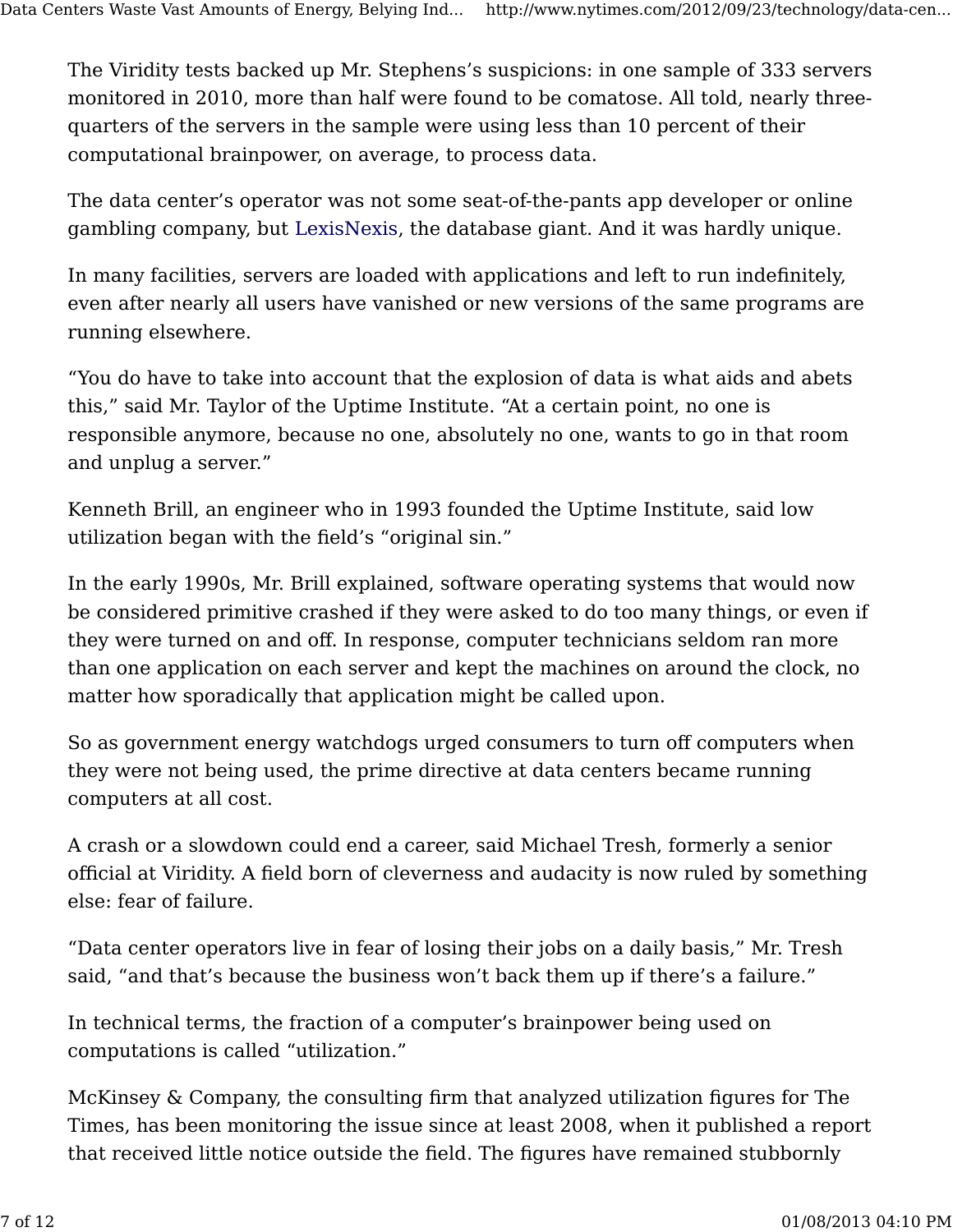low: the current findings of 6 percent to 12 percent are only slightly better than those in 2008. Because of confidentiality agreements, McKinsey is unable to name the companies that were sampled.

David Cappuccio, a managing vice president and chief of research at Gartner, a technology research firm, said his own recent survey of a large sample of data centers found that typical utilizations ran from 7 percent to 12 percent.

"That's how we've overprovisioned and run data centers for years," Mr. Cappuccio said. " 'Let's overbuild just in case we need it' — that level of comfort costs a lot of money. It costs a lot of energy."

Servers are not the only components in data centers that consume energy. Industrial cooling systems, circuitry to keep backup batteries charged and simple dissipation in the extensive wiring all consume their share.

In a typical data center, those losses combined with low utilization can mean that the energy wasted is as much as 30 times the amount of electricity used to carry out the basic purpose of the data center.

Some companies, academic organizations and research groups have shown that vastly more efficient practices are possible, although it is difficult to compare different types of tasks.

The National Energy Research Scientific Computing Center, which consists of clusters of servers and mainframe computers at the Lawrence Berkeley National Laboratory in California, ran at 96.4 percent utilization in July, said Jeff Broughton, the director of operations. The efficiency is achieved by queuing up large jobs and scheduling them so that the machines are running nearly full-out, 24 hours a day.

A company called Power Assure, based in Santa Clara, markets a technology that enables commercial data centers to safely power down servers when they are not needed — overnight, for example.

But even with aggressive programs to entice its major customers to save energy, Silicon Valley Power has not been able to persuade a single data center to use the technique in Santa Clara, said Mary Medeiros McEnroe, manager of energy efficiency programs at the utility.

"It's a nervousness in the I.T. community that something isn't going to be available when they need it," Ms. McEnroe said.

The streamlining of the data center done by Mr. Stephens for LexisNexis Risk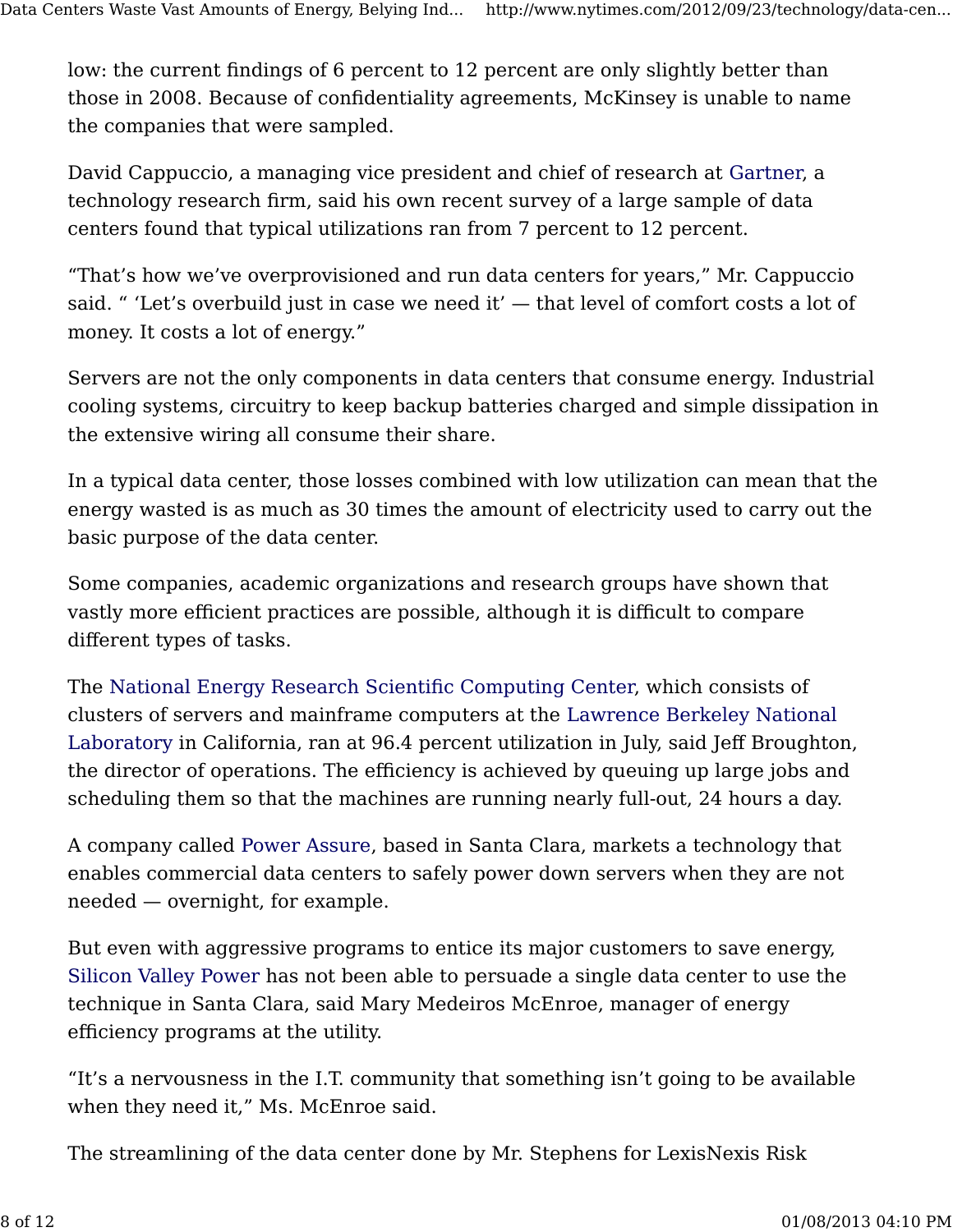Solutions is an illustration of the savings that are possible.

In the first stage of the project, he said that by consolidating the work in fewer servers and updating hardware, he was able to shrink a 25,000-square-foot facility into 10,000 square feet.

Of course, data centers must have some backup capacity available at all times and achieving 100 percent utilization is not possible. They must be prepared to handle surges in traffic.

Mr. Symanski, of the Electric Power Research Institute, said that such low efficiencies made sense only in the obscure logic of the digital infrastructure.

"You look at it and say, 'How in the world can you run a business like that,' " Mr. Symanski said. The answer is often the same, he said: "They don't get a bonus for saving on the electric bill. They get a bonus for having the data center available 99.999 percent of the time."

#### **The Best-Laid Plans**

In Manassas, Va., the retailing colossus Amazon runs servers for its cloud amid a truck depot, a defunct grain elevator, a lumberyard and junk-strewn lots where machines compress loads of trash for recycling.

The servers are contained in two Amazon data centers run out of three buildings shaped like bulky warehouses with green, corrugated sides. Air ducts big enough to accommodate industrial cooling systems sprout along the rooftops; huge diesel generators sit in rows around the outside.

The term "cloud" is often generally used to describe a data center's functions. More specifically, it refers to a service for leasing computing capacity. These facilities are primarily powered from the national grid, but generators and batteries are nearly always present to provide electricity if the grid goes dark.

The Manassas sites are among at least eight major data centers Amazon operates in Northern Virginia, according to records of Virginia's Department of Environmental Quality.

The department is on familiar terms with Amazon. As a result of four inspections beginning in October 2010, the company was told it would be fined \$554,476 by the agency for installing and repeatedly running diesel generators without obtaining standard environmental permits required to operate in Virginia.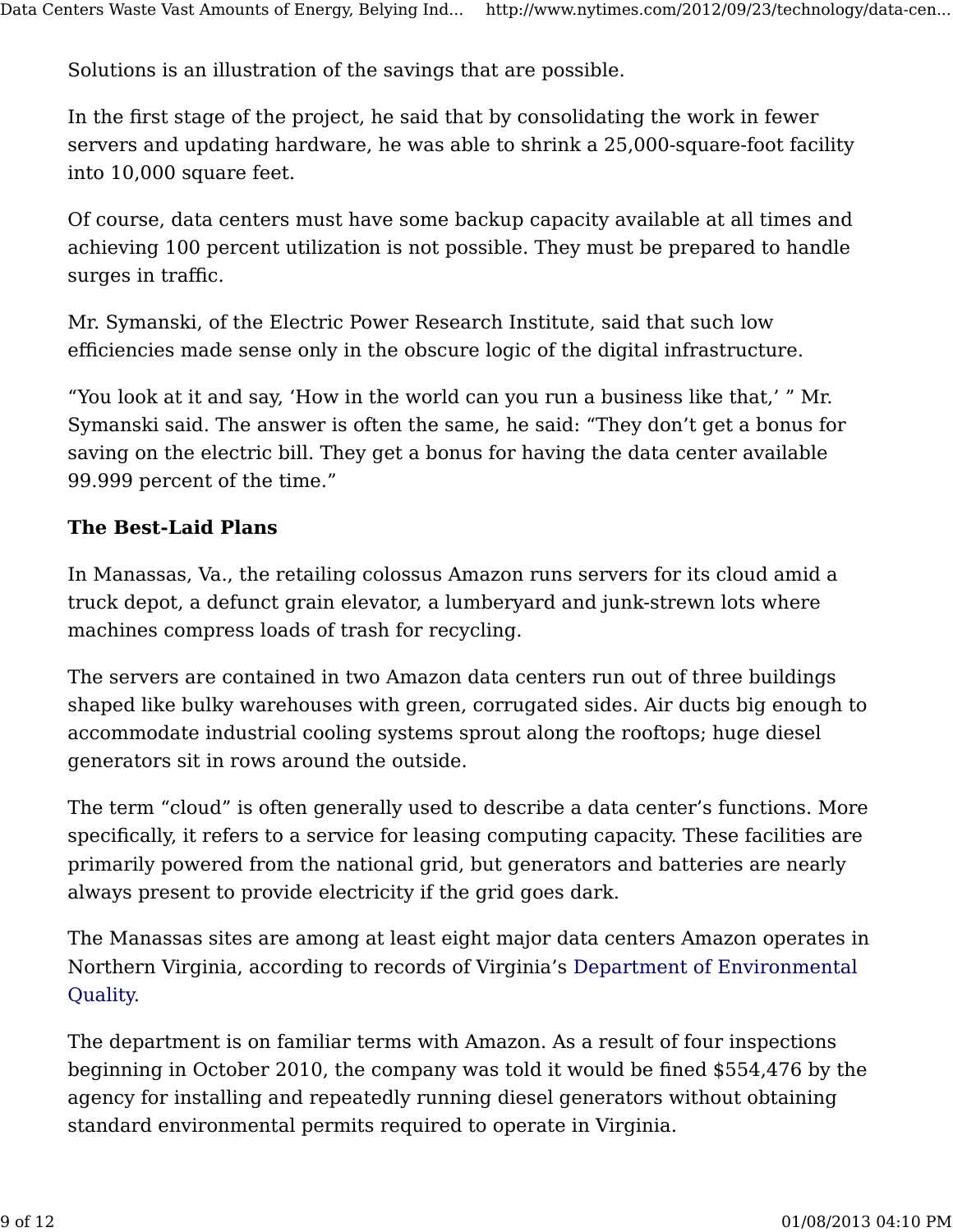Even if there are no blackouts, backup generators still emit exhaust because they must be regularly tested.

After months of negotiations, the penalty was reduced to \$261,638. In a "degree of culpability" judgment, all 24 violations were given the ranking "high."

Drew Herdener, an Amazon spokesman, agreed that the company "did not get the proper permits" before the generators were turned on. "All of these generators were all subsequently permitted and approved," Mr. Herdener said.

The violations came in addition to a series of lesser infractions at one of Amazon's data centers in Ashburn, Va., in 2009, for which the company paid \$3,496, according to the department's records.

Of all the things the Internet was expected to become, it is safe to say that a seed for the proliferation of backup diesel generators was not one of them.

Terry Darton, a former manager at Virginia's environmental agency, said permits had been issued to enough generators for data centers in his 14-county corner of Virginia to nearly match the output of a nuclear power plant.

"It's shocking how much potential power is available," said Mr. Darton, who retired in August.

No national figures on environmental violations by data centers are available, but a check of several environmental districts suggests that the centers are beginning to catch the attention of regulators across the country.

Over the past five years in the Chicago area, for example, the Internet powerhouses Savvis and Equinix received violation notices, according to records from the Illinois Environmental Protection Agency. Aside from Amazon, Northern Virginia officials have also cited data centers run by Qwest, Savvis, VeriSign and NTT America.

Despite all the precautions — the enormous flow of electricity, the banks of batteries and the array of diesel generators — data centers still crash.

Amazon, in particular, has had a series of failures in Northern Virginia over the last several years. One, in May 2010 at a facility in Chantilly, took businesses dependent on Amazon's cloud offline for what the company said was more than an hour — an eternity in the data business.

Pinpointing the cause became its own information glitch.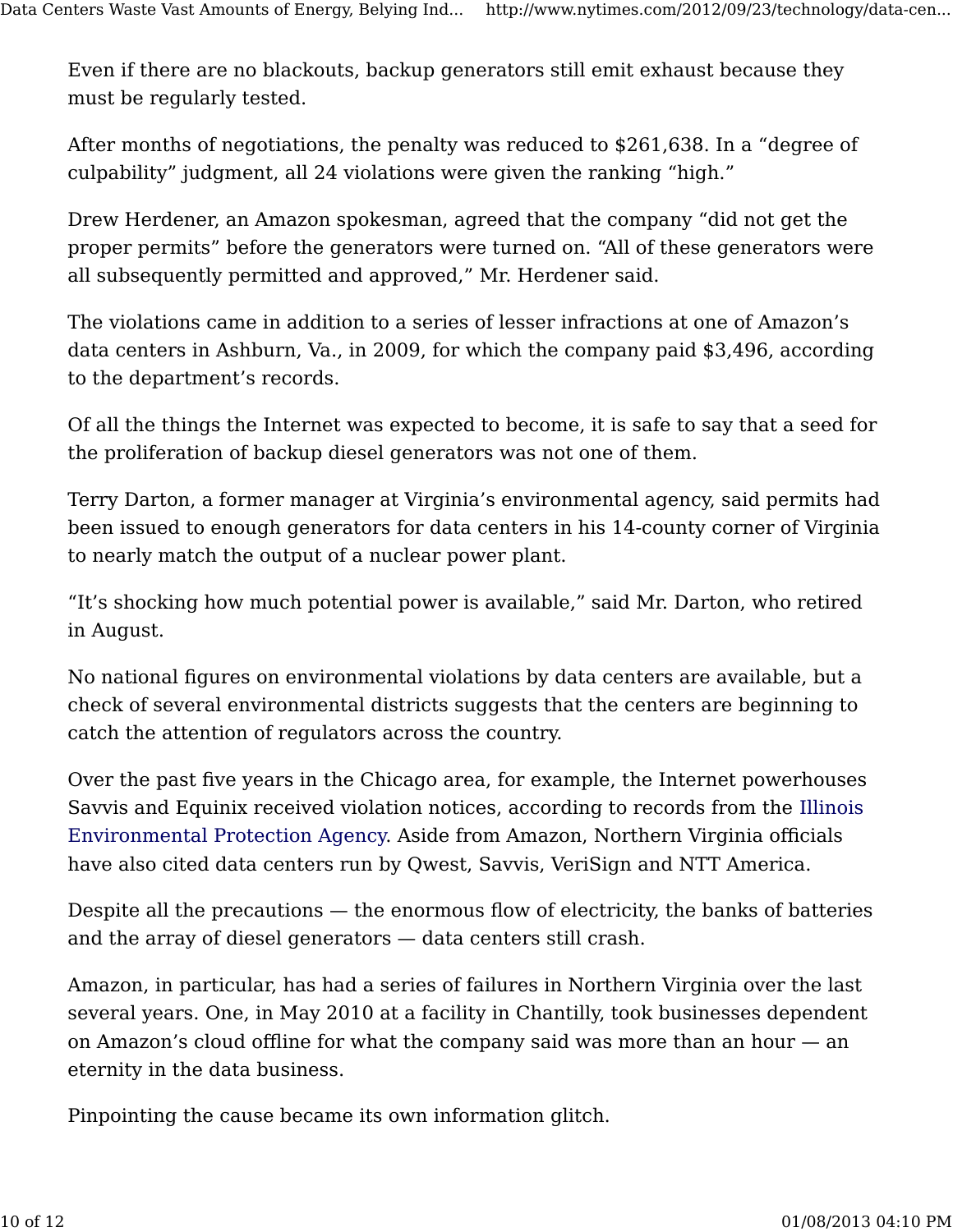Amazon announced that the failure "was triggered when a vehicle crashed into a high-voltage utility pole on a road near one of our data centers."

As it turns out, the car accident was mythical, a misunderstanding passed from a local utility lineman to a data center worker to Amazon headquarters. Instead, Amazon said that its backup gear mistakenly shut down part of the data center after what Dominion Virginia Power said was a short on an electrical pole that set off two momentary failures.

Mr. Herdener of Amazon said the backup system had been redesigned, and that "we don't expect this condition to repeat."

### **The Source of the Problem**

Last year in the Northeast, a \$1 billion feeder line for the national power grid went into operation, snaking roughly 215 miles from southwestern Pennsylvania, through the Allegheny Mountains in West Virginia and terminating in Loudon County, Va.

The work was financed by millions of ordinary ratepayers. Steven R. Herling, a senior official at PJM Interconnection, a regional authority for the grid, said the need to feed the mushrooming data centers in Northern Virginia was the "tipping point" for the project in an otherwise down economy.

Data centers in the area now consume almost 500 million watts of electricity, said Jim Norvelle, a spokesman for Dominion Virginia Power, the major utility there. Dominion estimates that the load could rise to more than a billion watts over the next five years.

Data centers are among utilities' most prized customers. Many utilities around the country recruit the facilities for their almost unvarying round-the-clock loads. Large, steady consumption is profitable for utilities because it allows them to plan their own power purchases in advance and market their services at night, when demand by other customers plummets.

Mr. Bramfitt, the former utility executive, said he feared that this dynamic was encouraging a wasteful industry to cling to its pedal-to-the-metal habits. Even with all the energy and hardware pouring into the field, others believe it will be a challenge for current methods of storing and processing data to keep up with the digital tsunami.

Some industry experts believe a solution lies in the cloud: centralizing computing among large and well-operated data centers. Those data centers would rely heavily